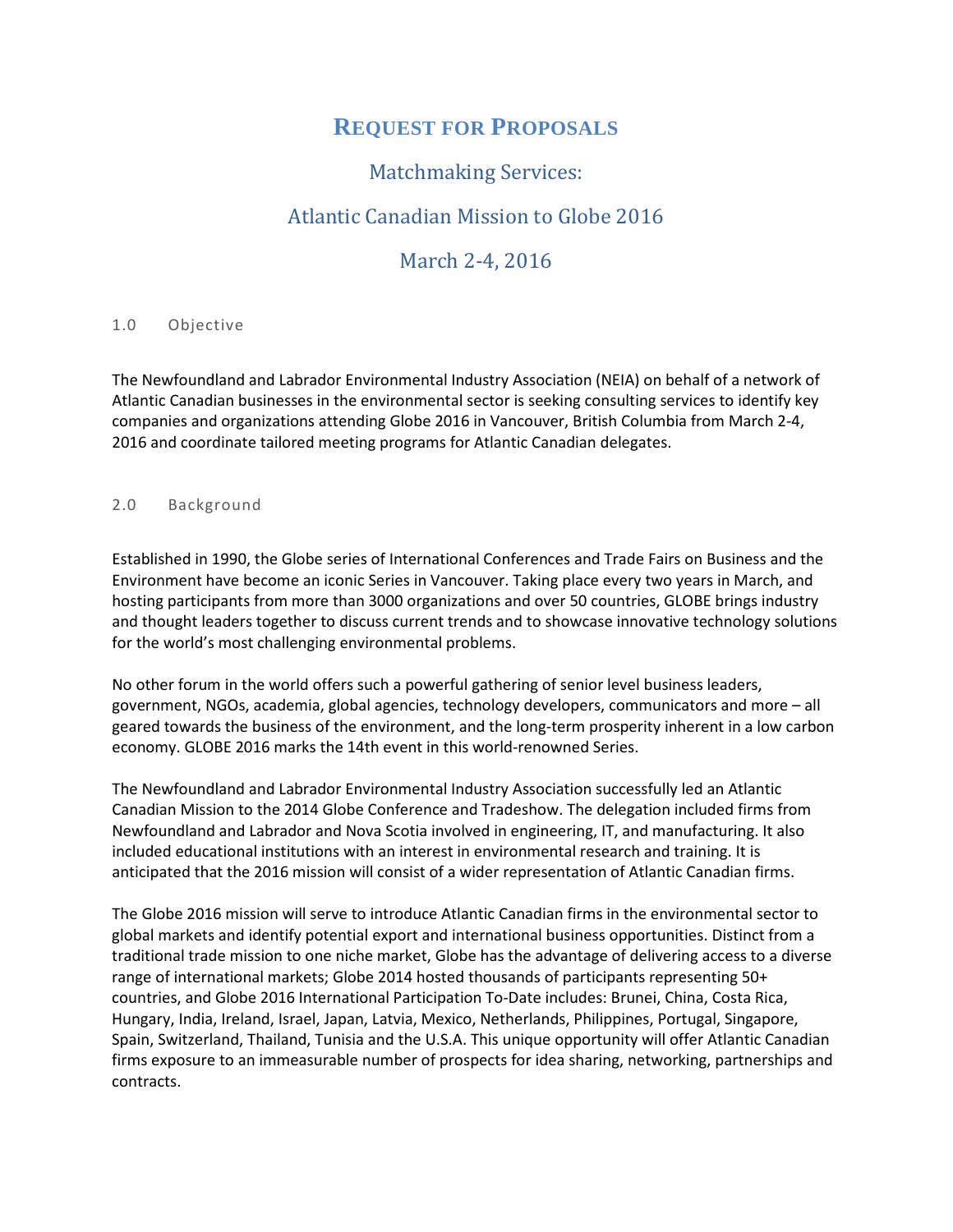NEIA is seeking the support of a qualified consultant to target firms/organizations which are prospective customers, agents/distributors, complementary partners for bidding on tenders/RFP's or other strategic matches based on each delegate's objectives.

The consultant will then work to facilitate a strategic meeting program for Atlantic Canadian mission delegates to meet with identified firms and organizations upon delegate approval. These customized delegate meeting programs will serve to complement attendance of the conference's program of events and a shared Atlantic Canada Trade Pavilion at the conference, and be incremental to the B2B program offered through event organizers.

#### 3.0 Scope of Work

The consultant shall carry-out to the satisfaction of NEIA the following tasks:

- a) Development of profiles for participating Atlantic Canadian firms.
- b) Consultation with delegates in order to clearly understand interests, objectives and areas of experience and expertise.
- c) Creation of a qualified list of not less than ten target firms and organizations for each of the participant firms. This list should also include a short company synopsis, company websites, and key contact(s).
- d) Preparation of a customized schedule with meeting commitments from a minimum of six firms/organisations for EACH of the companies participating as part of the Atlantic Canadian mission. The consultant will be expected to schedule meetings for Atlantic Canadian companies with the most appropriate contact in the organization and the companies/organisations shall not include service providers aiming to sell services to delegates, unless specifically requested by a delegate.
- e) Delivery of a master schedule of meetings based on the selections made by target companies/organisations to the Project Manager, as well as an individual schedule for each of the delegate firms/organizations, in both electronic and hard copy formats.
- f) Confirmation of the scheduled meetings with both target firms/organizations and Atlantic Canadian mission delegates (approximately one week in advance of the scheduled meetings).
- g) Attendance at Globe Conference and Tradeshow.
- h) Arrangement of follow-up or additional meetings which may be identified during the course of the event.
- i) Trouble-shooting of meeting conflicts and consultation with delegates to resolve said conflicts.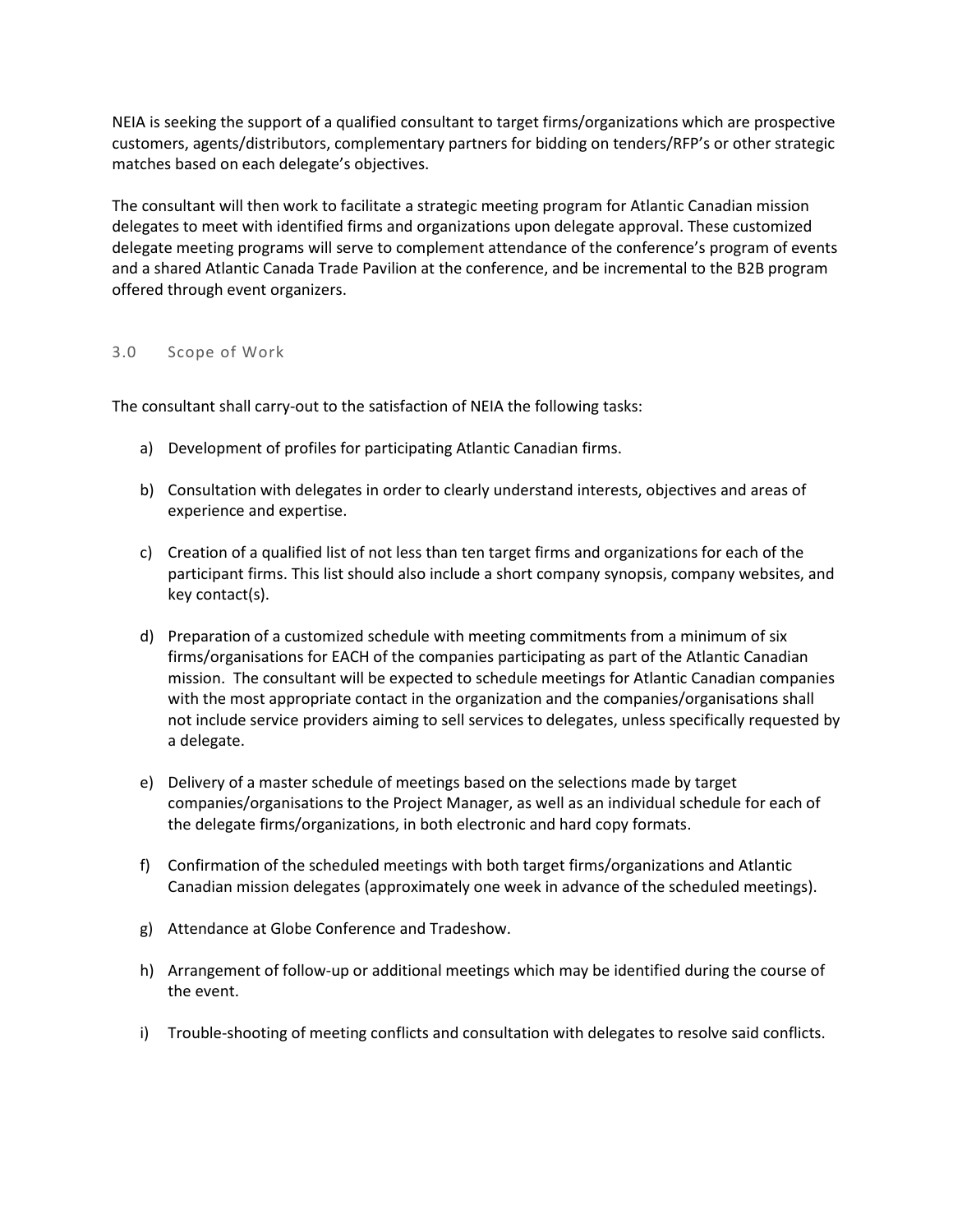j) Preparation of a detailed mission summary report within thirty days of completion of project reporting on the individual company results. NEIA must also be provided with weekly updates on the program and a final list of the meetings that occurred.

#### 4.0 NEIA

NEIA will provide ongoing guidance to the consultant throughout the contract period. An initial list of registered companies will also be provided to the consultant upon contract execution.

NEIA's Manager of Business Development, Abbie Lacey will act as Project Manager and key point of contact for consultant(s) for the duration of the project.

#### 5.0 Deliverables & Work Schedule

- a) Evaluation of Atlantic Canadian firms, including capacity, capabilities, products and services. This will require ongoing communication throughout the contract period with the companies by phone/e-mail to seek clarification on the products/services and market interests to match with potential meeting targets, and to allow delegates to review and evaluate meeting targets as they are identified.
- b) Provision of preliminary schedules to each delegate firm in electronic format for review and comment no later than February 15, 2016.
- c) Delivery of preliminary master schedule of meetings to NEIA in electronic format for review and comment no later than February 19, 2016.
- d) Modifications of meeting schedules must be incorporated into a final version to be delivered in electronic and hard copy for each delegate and organizer at the Mission Kick-Off Meeting on March 1, 2016.
- e) Verbal or email updates as well as the latest iteration of the master schedule must be provided by the consultant to the Project Manager weekly.

#### 6.0 Location of Work, Work Site and Delivery Point

No office or administrative support will be supplied to the consultant and no additional fees will be paid to cover business expenses incurred in carrying out this project. NEIA will not provide additional funding for travel, and these costs should be considered in bid preparation. Deliverables will be accepted in electronic format except where otherwise specified and communication between the Project Manager and the consultant will consist of both email and telephone calls.

#### 7.0 Contract Value and Payment Schedule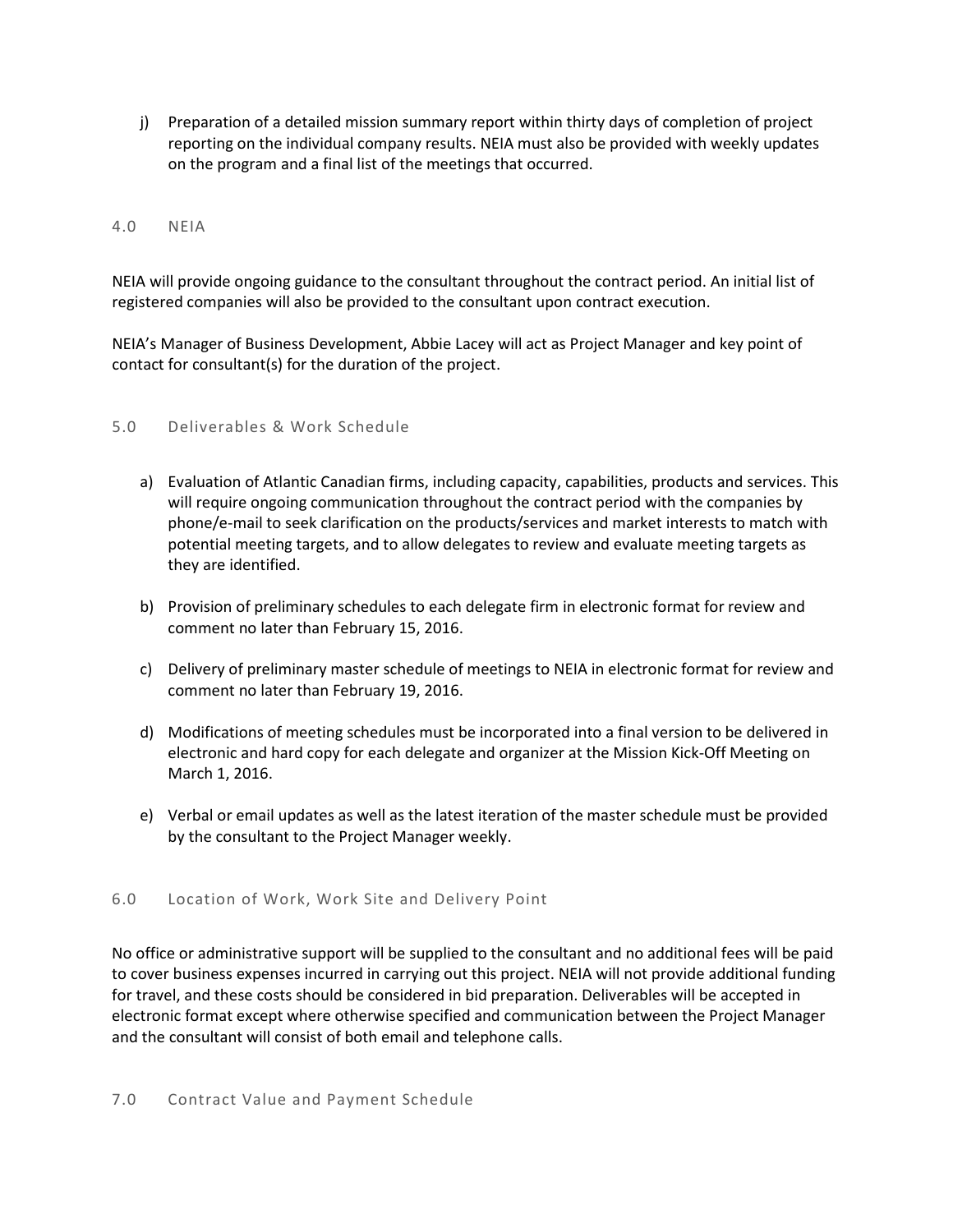- a) The total value of any contract(s) emanating from this RFP shall not exceed \$40,000 Canadian Dollars
- b) Bids should be structured to reflect a base rate for the minimum five firms, with an incremental cost-per-firm for delegates 6-10.
- c) An initial payment totalling 25% of the contract value will be made to the consultant upon contract execution and receipt of correctly submitted invoice.
- d) An installation payment of 25% of the contract value will be made to the consultant upon successful completion of delegate profiles.
- e) The remaining payment of 50% of contract value will be made to the consultant upon successful completion of the remaining tasks and the submission of an invoice. Should the number of delegate firms/organizations increase during the contract period, the final payment will be prorated to reflect actual delivery.
- f) Payment will be processed by NEIA within 30 days of receipt of correctly submitted invoice.

#### 8.0 Submission Requirements:

a) Short proposals responding to this Request for Proposal must include a CV, References, and a proposed methodology including sources and/or databases to be used. Proposals should be no longer than 5 pages in length (excluding CV) and must be received by COB October 30, 2015**.**

b) All bids must be sent by email to the Project Manager Abbie Lacey at the following address: [abbie@neia.org](mailto:Pema.Tulotsang@international.gc.ca)

c) Any enquiries must be submitted in writing to the Project Manager no later than 48 hours prior to the bid deadline.

#### 9.0 Evaluation

#### **All bids will be evaluated based on the following criteria:**

#### **a) Point Rated Criteria**

The following point-rated criteria will be used to evaluate the bids received. The maximum points that can be received is 100. Bidders scoring Below Expectations or Below Average on any of the criteria may be eliminated.

#### **1) Experience in Business to Business Match-Making (40 points)**

Bidders should demonstrate knowledge and experience in matchmaking and scheduling meetings. Bidders should provide a concise description of such experience in any field;